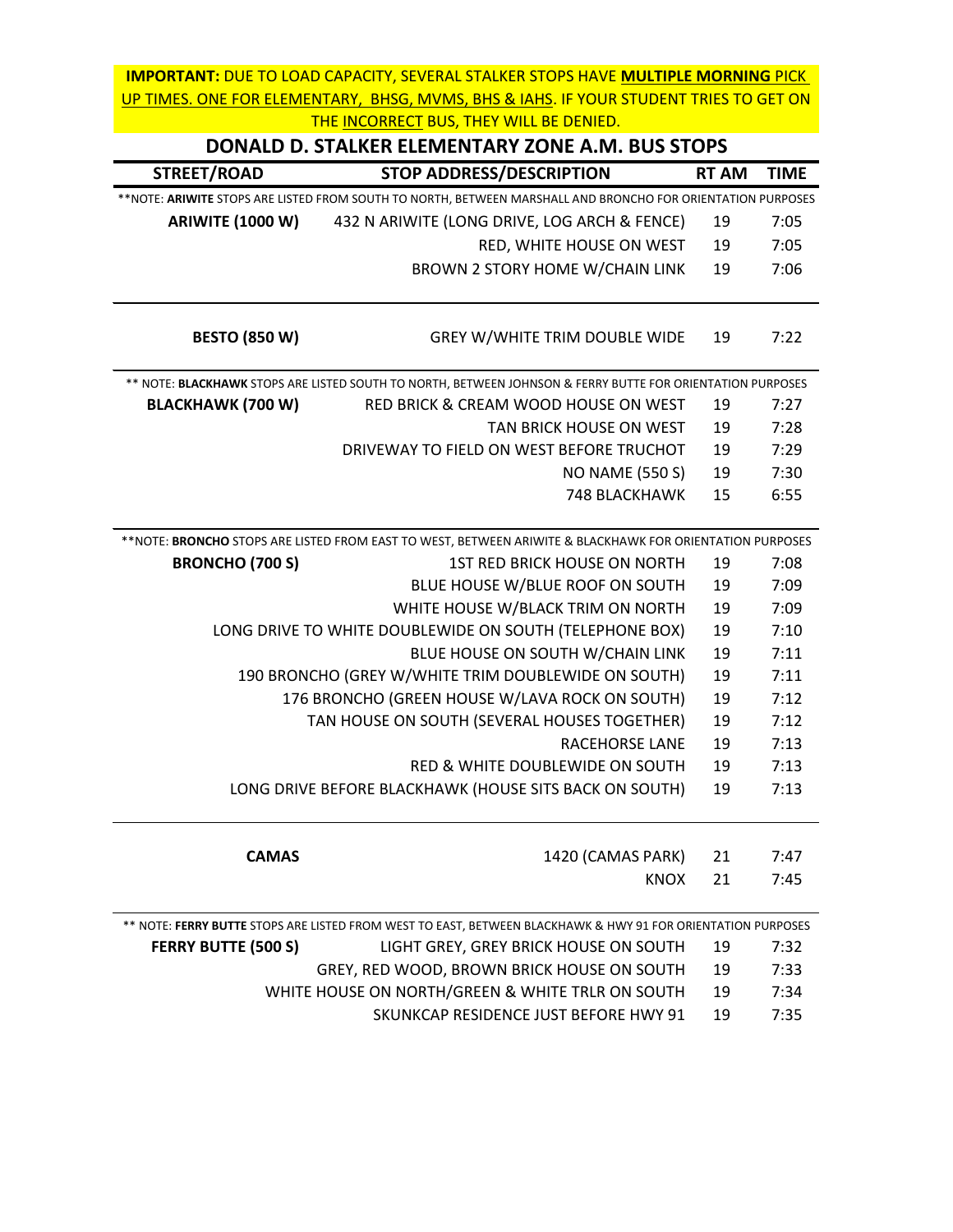| DONALD D. STALKER ELEMENTARY ZONE A.M. BUS STOPS |  |
|--------------------------------------------------|--|

| STREET/ROAD                 | <b>STOP ADDRESS/DESCRIPTION</b>                                                                                | <b>RT AM</b> | <b>TIME</b> |
|-----------------------------|----------------------------------------------------------------------------------------------------------------|--------------|-------------|
|                             | ** NOTE: FERRY BUTTE STOPS ARE LISTED FROM EAST TO WEST, BETWEEN BLACKHAWK & RIVERTON FOR ORIENTATION PURPOSES |              |             |
| <b>FERRY BUTTE (500S)</b>   | RACEHORSE LANE                                                                                                 | 15           | 7:08        |
|                             | TAN & WHITE DOUBLEWIDE ON NORTH                                                                                | 15           | 7:09        |
|                             | WHITE & BROWN HOUSE ON NORTH (TYSON'S)                                                                         | 15           | 7:11        |
|                             | 182 W FERRY BUTTE (TAN HOUSE, YELLOW SHOP, TREES)                                                              | 15           | 7:11        |
|                             | 278 W #4 (BROWN BRICK HOUSE ON S), 277 W (WHITE HOUSE ON NORTH, TREES MOSSVILLE)                               | 15           | 7:18        |
|                             | WHITE TRLR ON S JUST BEFORE RIVERTON                                                                           | 15           | 7:19        |
| <b>FRONTAGE (W OF I-15)</b> | 385                                                                                                            | 16           | 7:28        |
|                             | ** NOTE: HWY 91 STOPS ARE LISTED FROM BRONCHO NORTH TO BLACKFOOT                                               |              |             |
| <b>HWY 91</b>               | BRONCHO (700 S) WADA FARMS                                                                                     | 27           | 7:40        |
|                             | <b>JOHNSON</b>                                                                                                 | 27           | 7:41        |
|                             | YELLOW & BROWN SINGLEWIDE ON WEST, JUST AFTER TRUCHOT                                                          | 27           | 7:42        |
|                             | <b>NO NAME (550 S)</b>                                                                                         | 27           | 7:44        |
|                             | 675 N TREATY HWY (DARK BROWN DOUBLWIDE W/BLUE ROOF JUST BEFORE FERRY BUTTE)                                    | 27           | 7:44        |
|                             | 713 N TREATY HWY #11 (YELLOW HOUSE ON WEST JUST AFTER FERRY BUTTE)                                             | 27           | 7:45        |
|                             | <b>DIAZ LANE</b>                                                                                               | 27           | 7:45        |
|                             | 857 N TREATY HWY (DRIVEWAY JUST BEFORE CANAL & SAGE HILL)                                                      | 19           | 7:00        |
|                             | <b>I-15 INTERCHANGE</b>                                                                                        | 27           | 7:46        |
|                             | 923 N TREATY HWY (2ND BILLBOARD STOP)                                                                          | 27           | 7:47        |
|                             | BOYER LANE (1ST BILLBOARD STOP, BY CANAL)                                                                      | 27           | 7:48        |
|                             | 985 N TREATY HWY (LOG HOUSE SURROUNDED BY TREES JUST BEFORE OLD KLCE)                                          | 27           | 7:48        |
|                             | 1057 N TREATY HWY (DRIVEWAY TO GROUP OF HOUSES ON WEST BY RIVER & SHILLING)                                    | 27           | 7:49        |
| <b>JEWEL</b>                | DENNIS K-5 ONLY                                                                                                | 21           | 7:23        |
|                             | DENNIS 6-12 ONLY                                                                                               | 21           | 7:48        |
|                             | 841 K-5 ONLY                                                                                                   | 21           | 7:24        |
|                             | 841 6-12 ONLY                                                                                                  | 21           | 7:49        |
|                             | ** NOTE: JOHNSON STOPS ARE LISTED WEST TO EAST, BETWEEN BESTO & BLACKHAWK FOR ORIENTATION PURPOSES             |              |             |
| <b>JOHNSON (650 S)</b>      | 215                                                                                                            | 19           | 7:23        |

168 19 7:23 129 19 7:24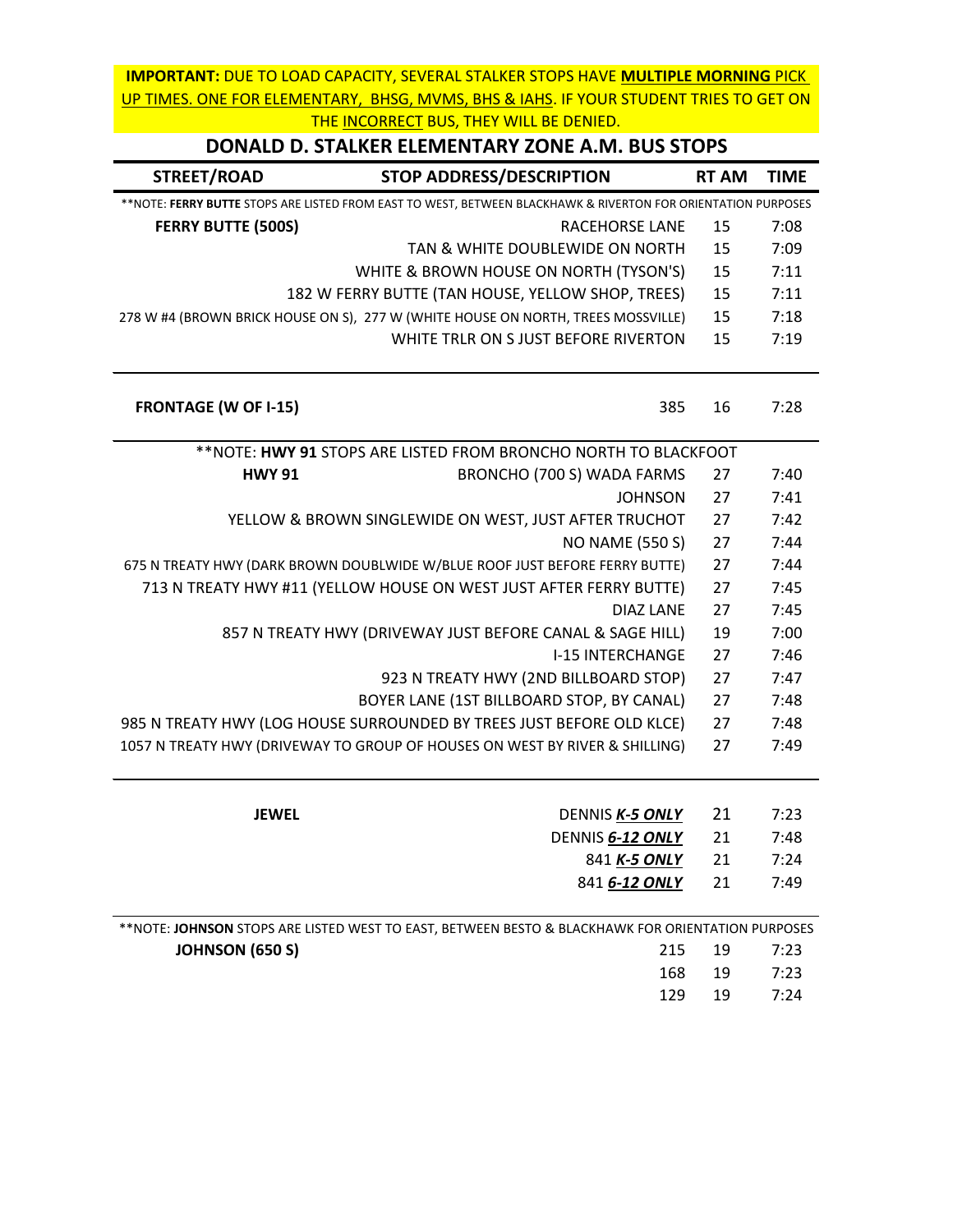| DONALD D. STALKER ELEMENTARY ZONE A.M. BUS STOPS |                                       |              |             |
|--------------------------------------------------|---------------------------------------|--------------|-------------|
| STREET/ROAD                                      | <b>STOP ADDRESS/DESCRIPTION</b>       | <b>RT AM</b> | <b>TIME</b> |
| <b>LANSING</b>                                   | 900 (BRIARWOOD)                       | 16           | 7:37        |
| <b>S MAPLE</b>                                   | <b>GRANT STREET (HOUSE ON CORNER)</b> | 21           | 7:39        |
|                                                  | W CENTER (MIDDWAY DOWN WOODEN FENCE)  | 21           | 7:40        |
| <b>MARSHALL (800 S)</b>                          | ABANDONED HOUSE ON N                  | 19           | 7:00        |
|                                                  | SINGLE WIDE ON S BEFORE ARIWITE       | 19           | 7:03        |
|                                                  | ARIWITE (1000 W)                      | 19           | 7:04        |
| <b>MCADOO</b>                                    | 259                                   | 16           | 7:42        |
|                                                  | <b>AMHERST</b>                        | 16           | 7:43        |
| <b>S MERIDIAN</b>                                | 205 (BOYSCOUT CENTER)                 | 21           | 7:34        |
|                                                  | 477                                   | 21           | 7:32        |
|                                                  | <b>HALL</b>                           | 16           | 7:49        |
|                                                  | 1059                                  | 16           | 7:48        |
| <b>RICE</b>                                      | 444, 445                              | 16           | 7:46        |
| <b>RIVERTON</b>                                  | 500                                   | 21           | 7:28        |
| S. BROADWAY TO OVERPASS                          | 695                                   | 21           | 7:28        |
|                                                  | 775                                   | 21           | 7:27        |
|                                                  | 815                                   | 21           | 7:26        |
|                                                  | 1335                                  | 16           | 7:34        |
|                                                  | 1495                                  | 16           | 7:34        |
|                                                  | 1695                                  | 16           | 7:33        |
|                                                  | 2001                                  | 16           | 7:32        |
| <b>W RIVERTON</b>                                | 412W                                  | 16           | 7:30        |
|                                                  | 431W                                  | 16           | 7:30        |
|                                                  | 418 W                                 | 16           | 7:31        |
|                                                  | 441,445 W                             | 16           | 7:30        |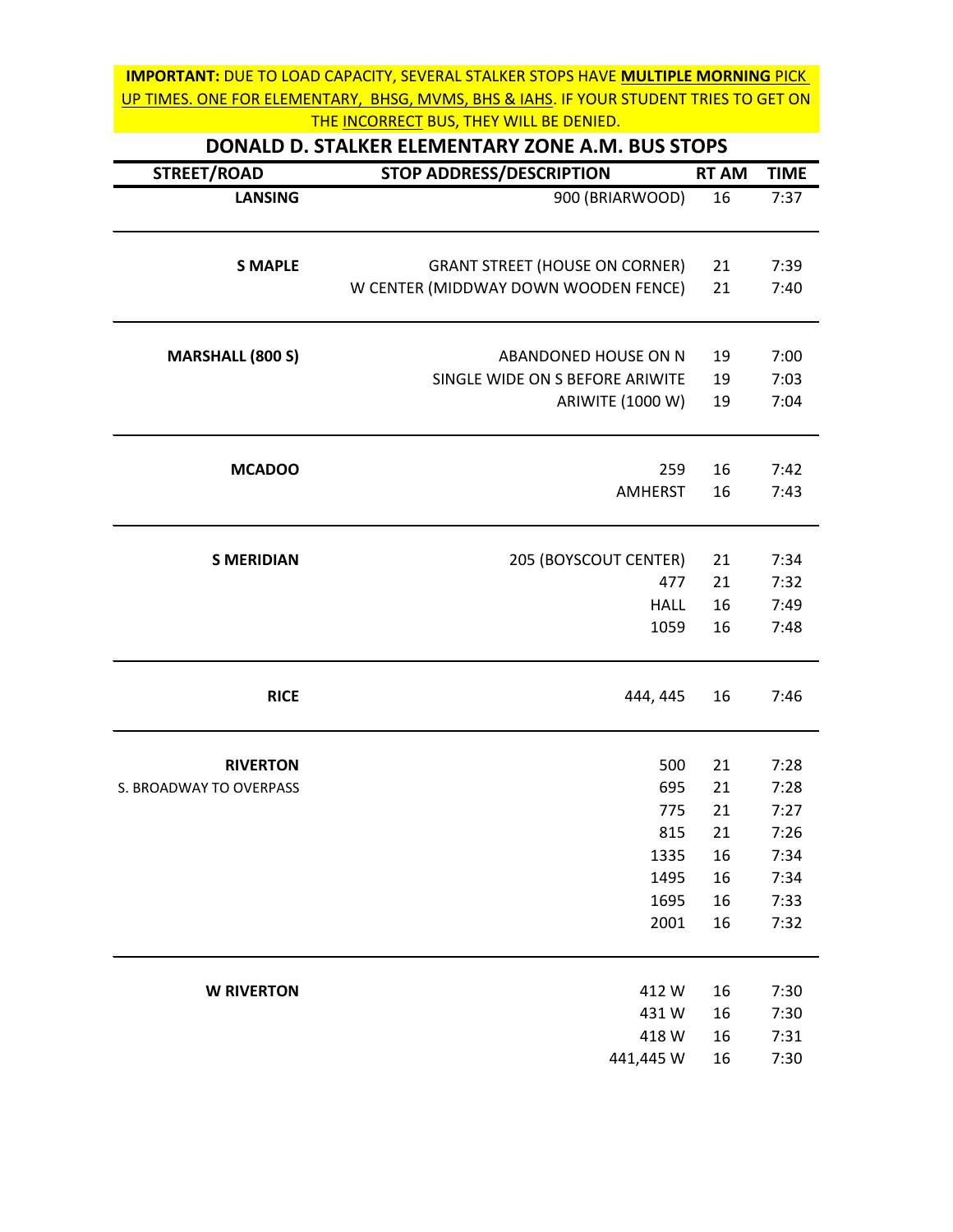|                           | DONALD D. STALKER ELEMENTARY ZONE A.M. BUS STOPS              |              |             |
|---------------------------|---------------------------------------------------------------|--------------|-------------|
| STREET/ROAD               | <b>STOP ADDRESS/DESCRIPTION</b>                               | <b>RT AM</b> | <b>TIME</b> |
| W RIVERTON (200 S)        | 559 W                                                         | 16           | 7:25        |
|                           | TERRAL CIRCLE (585 W)                                         | 16           | 7:24        |
| W RIVERTON (600 W)        | 211 S (STOP AT TELEPHONE POLE)                                | 16           | 7:23        |
|                           | 223 S                                                         | 16           | 7:22        |
| W RIVERTON (625 W)        | 265 S                                                         | 16           | 7:21        |
|                           | HOSKINS LOOP (275 S) SEE HOSKINS LOOP                         |              |             |
|                           | 295 S                                                         | 16           | 7:20        |
| <b>S RIVERTON (300 S)</b> | 800, 802 W                                                    | 15           | 7:24        |
|                           | 717W                                                          | 15           | 7:26        |
|                           | 707 W                                                         | 15           | 7:26        |
|                           | 701 W (LDS CHURCH)                                            | 15           | 7:27        |
|                           | 653 W                                                         | 15           | 7:28        |
|                           | 621W                                                          | 15           | 7:30        |
|                           | 613W                                                          | 15           | 7:30        |
|                           | 599 W                                                         | 15           | 7:31        |
|                           | NAGISTY (550 W)                                               | 15           | 7:32        |
|                           | CREAM SINGLEWIDE TRLR ON S                                    | 15           | 7:33        |
|                           | NEWER BROWN & CREAM DOUBLE WIDE ON S                          | 15           | 7:34        |
|                           | 3 WHEELER LN (CREAM DOUBLEWIDE ON S W/LONG DRIVEWAY BY CANAL) | 15           | 7:34        |
|                           | 50 FEET FROM ARTHUR TENDOY, BEFORE CORNER                     | 15           | 7:35        |
| RIVERTON (900 W)          | 452 S                                                         | 15           | 7:22        |
| <b>S RIVERTON (400 S)</b> | 883W                                                          | 15           | 7:23        |
|                           | 874W                                                          | 15           | 7:23        |

**SEXTON** ALLEY BEHIND OLD KINDERGATEN CENTER (440 W JUDICIAL) 21 7:37